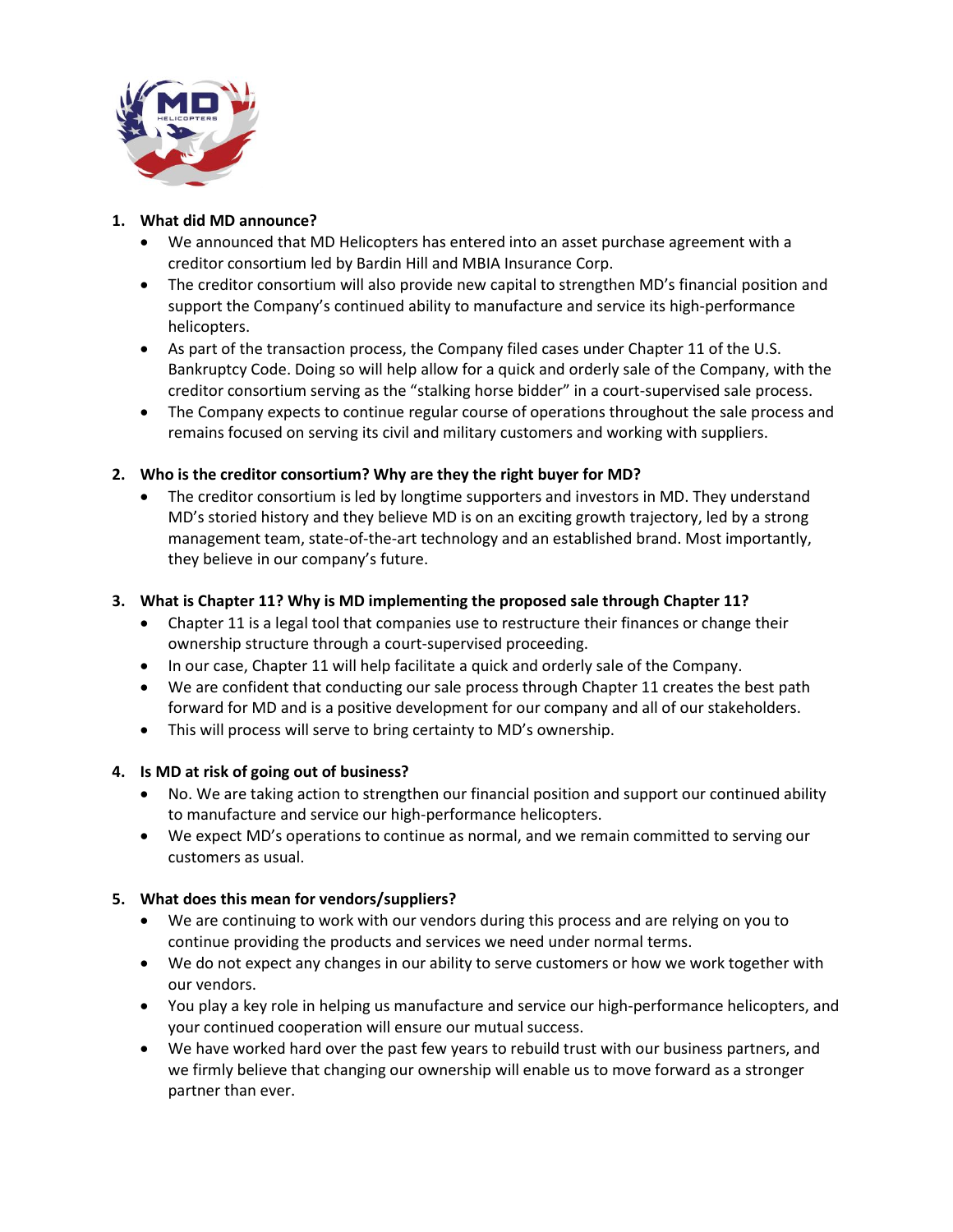

## **6. How will the court-supervised sale process affect day-to-day operations?**

- We expect MD's operations to continue as normal throughout the sale process.
- We remain committed to serving our customers and working with vendors as usual.

## **7. Will vendors be paid for goods and services provided on or after the filing date?**

- We intend to pay vendors and suppliers in full in the ordinary course for all goods and services provided on or after the petition filing date of March 30, 2022.
- In connection with the sale process, MD has received a commitment for approximately \$60 million in DIP financing.
- The DIP financing, together with cash generated from the company's ongoing operations, is expected to enable us to meet our business obligations throughout the sale process.
- You play a key role in helping us manufacture and service our high-performance helicopters, and your continued cooperation will ensure our mutual success.

## **8. Will vendors be paid for goods and services delivered prior to the filing date?**

- U.S. bankruptcy law mandates that unpaid debts for goods received and services rendered prior to the filing date cannot be paid without specific court approval or unless the contract is assumed by the purchaser in connection with the proposed sale.
- We intend to seek court authorization to pay certain key vendors, including your organization, for existing claims consistent with historical practices.

#### **9. Will the Company continue to order goods and services from its suppliers?**

• Yes. We fully expect to continue operating as normal throughout this process and intend to pay vendors in full for goods and services provided on or after the filing date.

#### **10. Does MD have sufficient liquidity to continue operating?**

- Yes. The creditor consortium will provide new capital to strengthen MD's financial position and support the Company's continued ability to manufacture and service its high-performance helicopters.
- In connection with the proposed transaction, we also have received a commitment of approximately \$60 million in new financing from accounts managed by Bardin Hill and MB Global Partners.
- Once approved by the court, this financing, together with cash generated from ongoing operations, is expected to fund our continued operations.
- We remain committed to serving our customers as usual.

#### **11. What is debtor-in-possession (DIP) financing?**

- DIP financing is designed to fund the operating needs of companies that have filed for Chapter 11 protection.
- Once approved by the court, this financing, together with cash generated from ongoing operations, is expected to fund our continued operations.